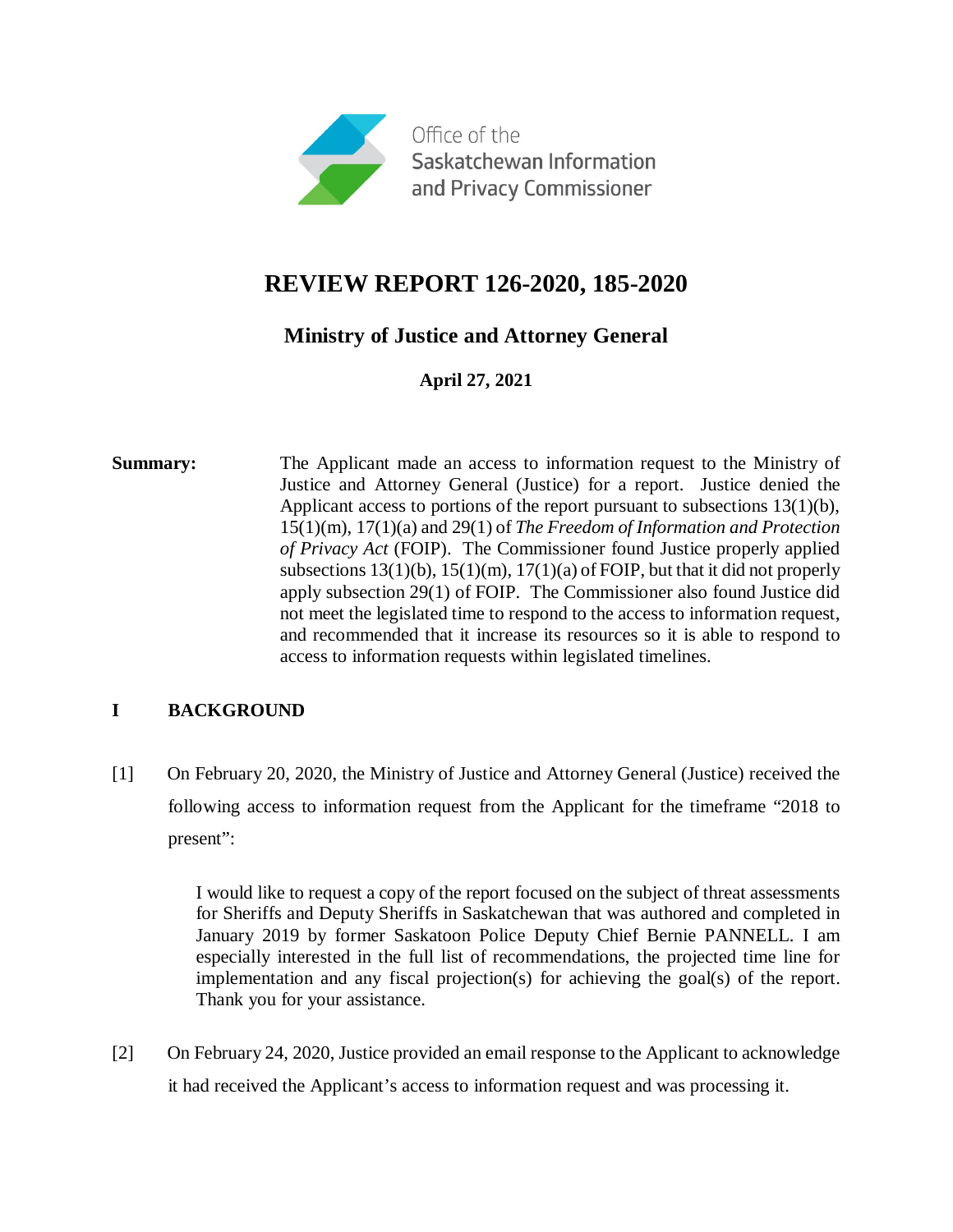[3] On March 11, 2020, Justice emailed the Applicant to advise which records may be responsive to their access to information request. Justice added, "[a]s the cost of providing access to these records is greater than \$100, our office is required to create a fee estimate as per section 7 of *The Freedom of Information and Protection of Privacy Regulations*." In an emailed response to Justice the same date, the Applicant stated that two of the records may be responsive to their access to information request and proposed that, if they were not, Justice could then proceed with preparing its fee estimate. On March 12, 2020, Justice responded as follows:

> As you have indicated you believe the reports will satisfy your request we will process them and provide them as soon as possible. Once you receive your request, if you determine that you would like the remaining records, follow-up with our office and we will work with you in obtaining the additional records. If you plan to resubmit, please quote this request number [file number] in the follow-up.

> In regards to the fee estimate, we do not have the ability to provide you with an accurate estimate at this time. The overall cost is calculated at the finale stage of the estimate and varies depending on the data that is provided.

- [4] The Applicant stated on March 19, 2020, they received a, "generic email [from Justice] that work from home [due to the pandemic] may impact legislated timeframes".
- [5] On May 20, 2020, the Applicant emailed my office regarding their concerns over Justice's slow response time. The Applicant noted that 90 days had elapsed since they made their access to information request.
- [6] Between May 21, 2020 and July 27, 2020, my office had ongoing contact with Justice regarding when the Applicant could expect to receive the records. At this point, Justice expected to, "have the file concluded either this week or next".
- [7] On August 7, 2020, Justice provided its section 7 response to the Applicant along with the records. Justice denied access to portions of the records pursuant to subsections 13(1)(b), 15(1)(m), 17(1)(a) and 29(1) of *The Freedom of Information and Protection of Privacy Act* (FOIP).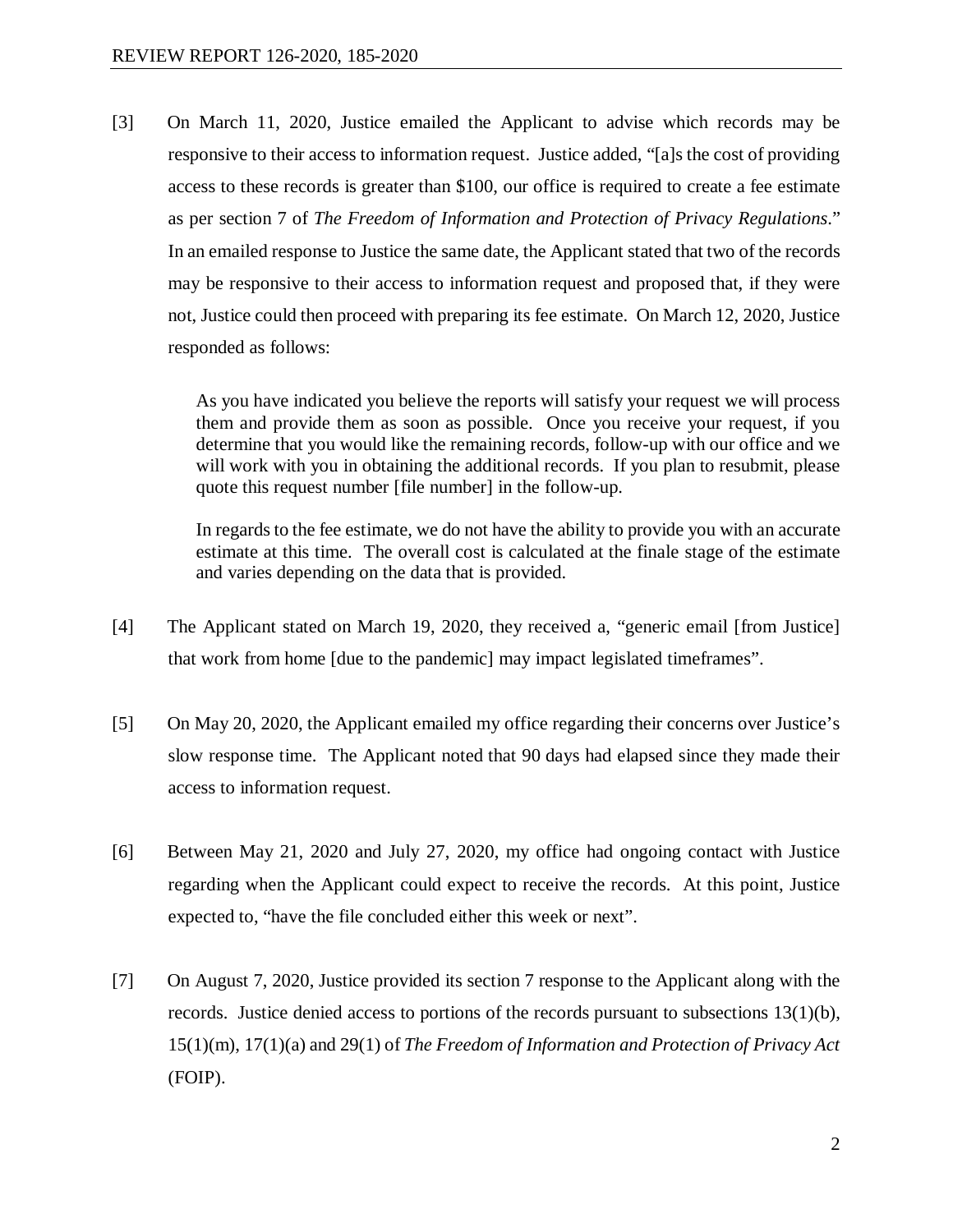- [8] On August 10, 2020, the Applicant asked my office to undertake a review of Justice's response time as well as its decision to deny access to portions of the records pursuant to FOIP.
- [9] On August 24, 2020, my office provided notice to Justice and the Applicant of my office's intent to undertake a review of Justice's response time and its decision to deny access to portions of the records pursuant to FOIP.

# **II RECORDS AT ISSUE**

[10] Justice provided the Applicant with copies of two reports that are, respectively, 3 and 35 pages in length for a total of 38 pages. At issue are FOIP exemptions Justice applied to 20 pages of the two reports as follows:

| <b>Report One</b>   |                                 |                           |
|---------------------|---------------------------------|---------------------------|
| <b>Page Numbers</b> | <b>Description</b>              | <b>Exemptions Applied</b> |
|                     | <b>QB</b> Court Security Report | 29 <sub>(1)</sub>         |

| REPUIL 1 IIV        |                                          |                               |
|---------------------|------------------------------------------|-------------------------------|
| <b>Page Numbers</b> | <b>Description</b>                       | <b>Exemptions Applied</b>     |
| 7                   | Major Themes                             | $15(1)(m)$ , $17(1)(a)$       |
| 8 to 10             | Recommendations                          | 17(1)(a)                      |
| 11                  | Finding<br>and<br>Discussion,            | 17(1)(a)                      |
|                     | Recommendations                          |                               |
| 12 to 17, 19 to 21  | <b>Policy and Procedure</b>              | 15(1)(m)<br>16).<br>(on page) |
|                     |                                          | 17(1)(a)                      |
| 22                  | <b>Best</b> Practices<br>working<br>with | 17(1)(a)                      |
|                     | Police                                   |                               |
| 23                  | <b>Assessment by Ministry</b>            | 17(1)(a)                      |
| 25                  | Appendices                               | 29(1)                         |
| 30                  | Appendix D                               | $13(1)(b)$ , $15(1)(m)$       |
| 31                  | Appendix E                               | 15(1)(m)                      |

#### *Report Two*

#### **III DISCUSSION OF THE ISSUES**

**1. Do I have jurisdiction?**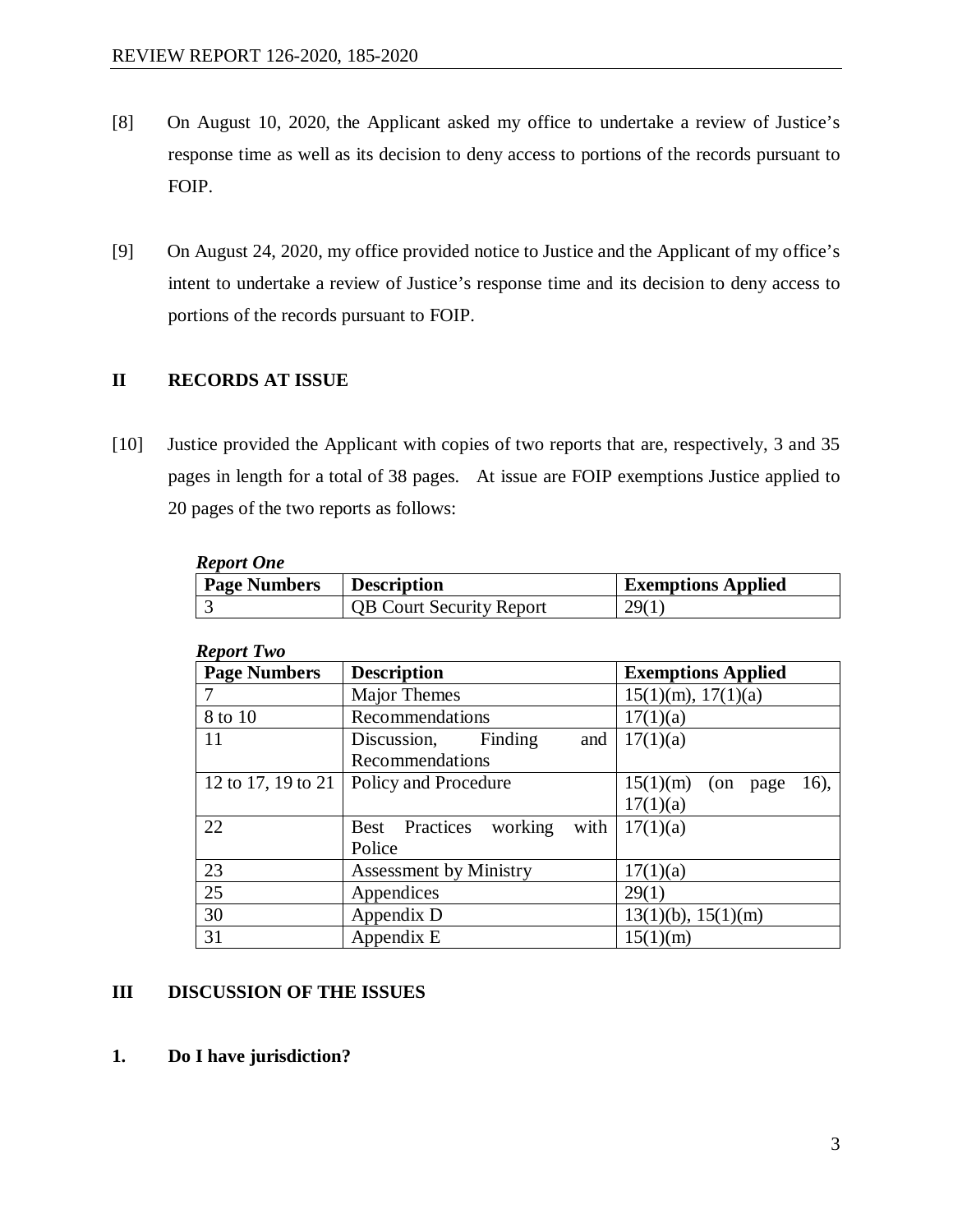[11] Justice is a "government institution" pursuant to subsection  $2(1)(d)(i)$  of FOIP. Therefore, I have jurisdiction to conduct this review.

# **2. Did Justice meet the legislated timeline to respond to the access to information request?**

[12] Subsection 7(2) of FOIP requires a government institution to respond to an applicant within 30 calendar days of receiving an access to information request. Subsection 7(2) of FOIP provides as follows:

> **7**(2) The head shall give written notice to the applicant within 30 days after the application is made:

(a) stating that access to the record or part of it will be given on payment of the prescribed fee and setting out the place where, or manner in which, access will be available;

(b) if the record requested is published, referring the applicant to the publication;

(c) if the record is to be published within 90 days, informing the applicant of that fact and of the approximate date of publication;

(d) stating that access is refused, setting out the reason for the refusal and identifying the specific provision of this Act on which the refusal is based;

(e) stating that access is refused for the reason that the record does not exist;

(f) stating that confirmation or denial of the existence of the record is refused pursuant to subsection (4); or

(g) stating that the request has been disregarded pursuant to section 45.1, and setting out the reason for which the request was disregarded.

- [13] *The Legislation Act*, SS 2019, c L-10.2**,** establishes general rules governing the interpretation of all statutory instruments in the province. Section 2-28 of *The Legislation Act* provides guidance on the computation of time and can be applied to the 30-day calculation as follows:
	- The first day the access to information request is received is excluded in the calculation of time;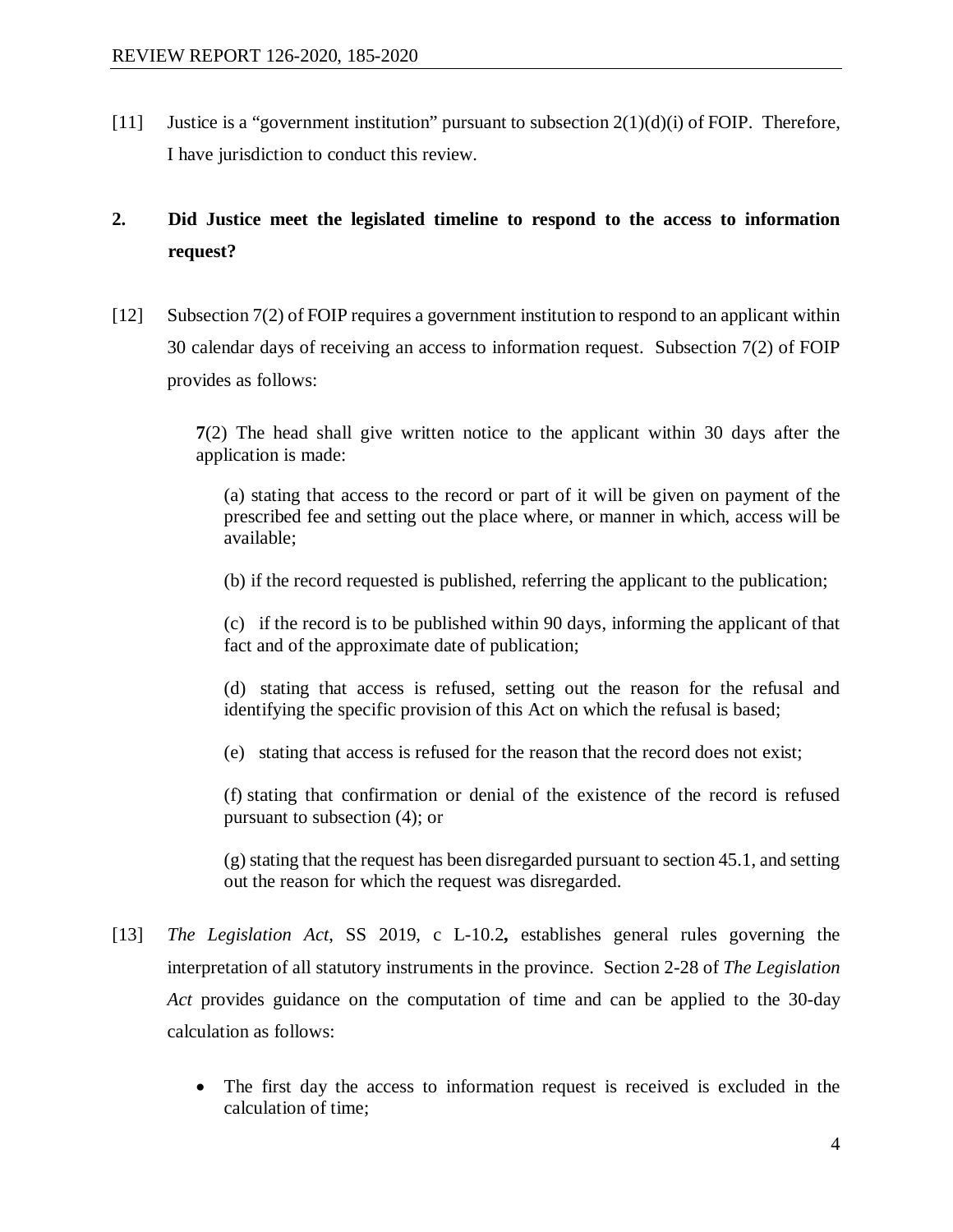- If the due date falls on a holiday, the time is extended to the next day that is not a holiday; and
- As FOIP expresses the time in number of days, this is interpreted as 30 calendar days, not business days.
- [14] Justice stated it received the Applicant's access to information request on February 20, 2020. The  $30<sup>th</sup>$  day to respond would have been March 21, 2020. Justice provided its response to the Applicant on August 7, 2020, which is 170 days later. As such, I find Justice did not meet the legislated timeline to respond to the access to information request.
- [15] Justice provided as follows with respect to why it could not meet the legislated timeline:

On March 19, 2020, the Ministry acknowledged in an email to the Applicant that the request was impacted by the global pandemic and apologized for any inconvenience the delay may cause. Please see Appendix B. During the time when this request was received and processed, the Government of Saskatchewan was going through the beginnings of a global pandemic. Work from home orders were mandated which limited resources for the staff within the Access and Privacy Branch. In March 2020 to June 2020, the Director and Supervisor were the only staff managing requests while developing work from home processes for access to information requests received by the Ministry. Due to the pandemic, staffing redeployments and term renewals greatly decreased the resources typically available for responding to access to information requests. The decrease in resources during a global pandemic were the major cause of this file not being compliant with the legislated time frames allotted to access to information requests.

[16] The provincial lockdown occurred on March 20, 2020, which was a day before Justice's response to the Applicant was due. After that, it took Justice an additional 140 days to provide its response to the Applicant. While it is understandable the lockdown and staffing issues required Justice to adjust its activities and contributed to delays, an additional 140 days to respond is excessive. I say this in light of the fact that Justice acknowledged to the Applicant, and agreed to provide them with, the records in question on March 12, 2020. This left Justice 10 days to prepare the record for disclosure before 30 days would have elapsed, which included applying redactions to 20 pages. I am unclear, then, why even with limited resources it took Justice an additional 140 days to process the access to information request. If resources remain an issue for Justice in meeting its deadlines, I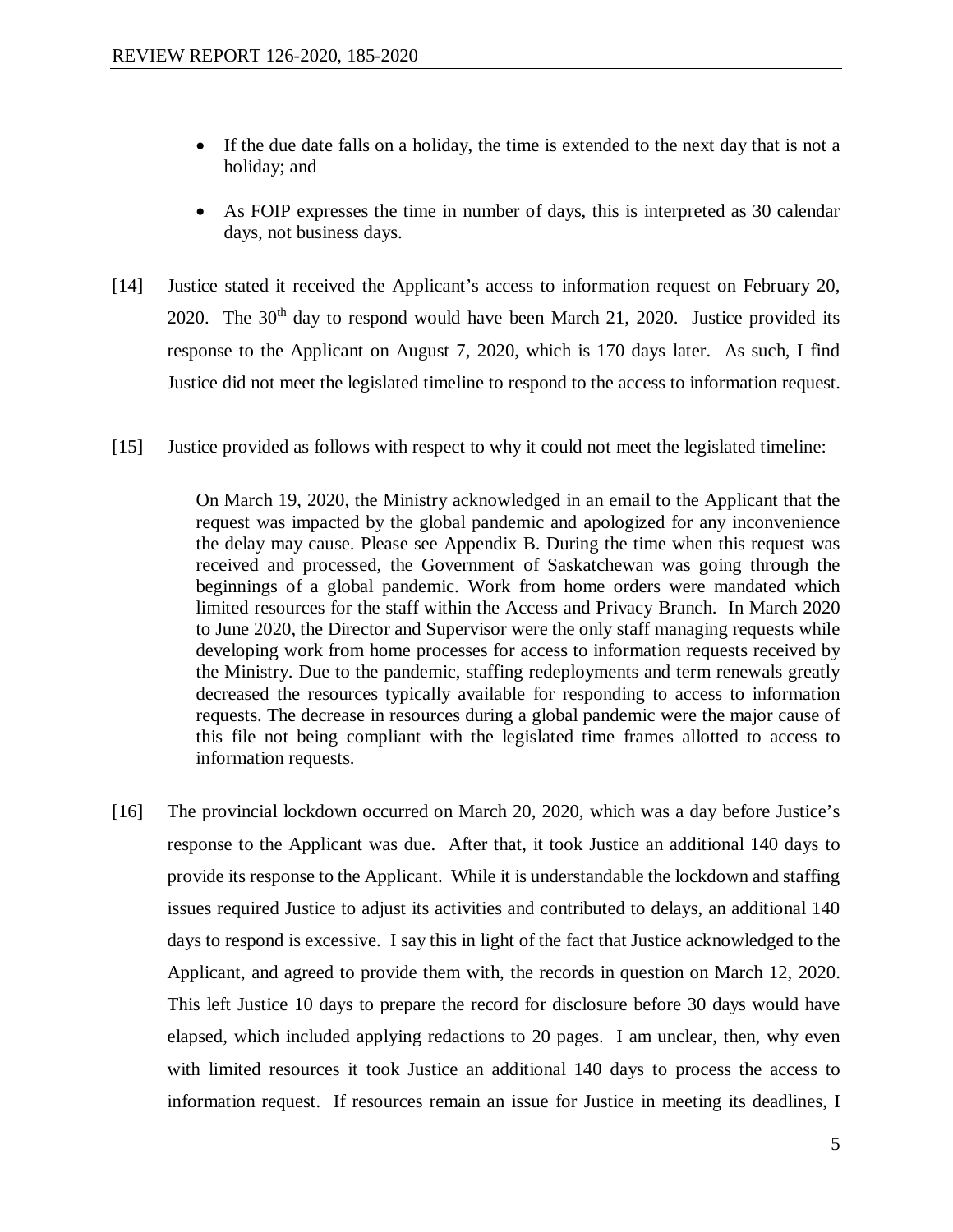recommend it increase its resources so that it is able to respond to access to information requests within legislated timelines.

# **3. Did Justice properly apply subsection 17(1)(a) of FOIP?**

[17] Subsection  $17(1)(a)$  of FOIP provides as follows:

**17**(1) Subject to subsection (2), a head may refuse to give access to a record that could reasonably be expected to disclose:

(a) advice, proposals, recommendations, analyses or policy options developed by or for a government institution or a member of the Executive Council;

- [18] The *Guide to FOIP, Chapter 4: Exemptions from the Right of Access*, Updated: February 4, 2020, at page 119 (Guide to FOIP) states that subsection 17(1)(a) of FOIP is a discretionary, class-based exemption. It permits refusal of access in situations where release of a record could reasonably be expected to disclose advice, proposals, recommendations, analyses or policy options developed by or for a government institution or a member of the Executive Council.
- [19] The two-part test for subsection  $17(1)(a)$  of FOIP is as follows:
	- 1. Does the information qualify as advice, proposals, recommendations, analyses or policy options?
	- 2. Was the advice, proposals, recommendations, analyses and/or policy options developed by or for a government institution or a member of the Executive Council?

(Guide to FOIP, p. 120)

[20] Justice applied subsection  $17(1)(a)$  of FOIP to record 2 as follows:

| <b>Page Numbers</b> | <b>Description</b>                      |
|---------------------|-----------------------------------------|
|                     | Major Themes                            |
| 8 to 10             | Recommendations                         |
|                     | Discussion, Finding and Recommendations |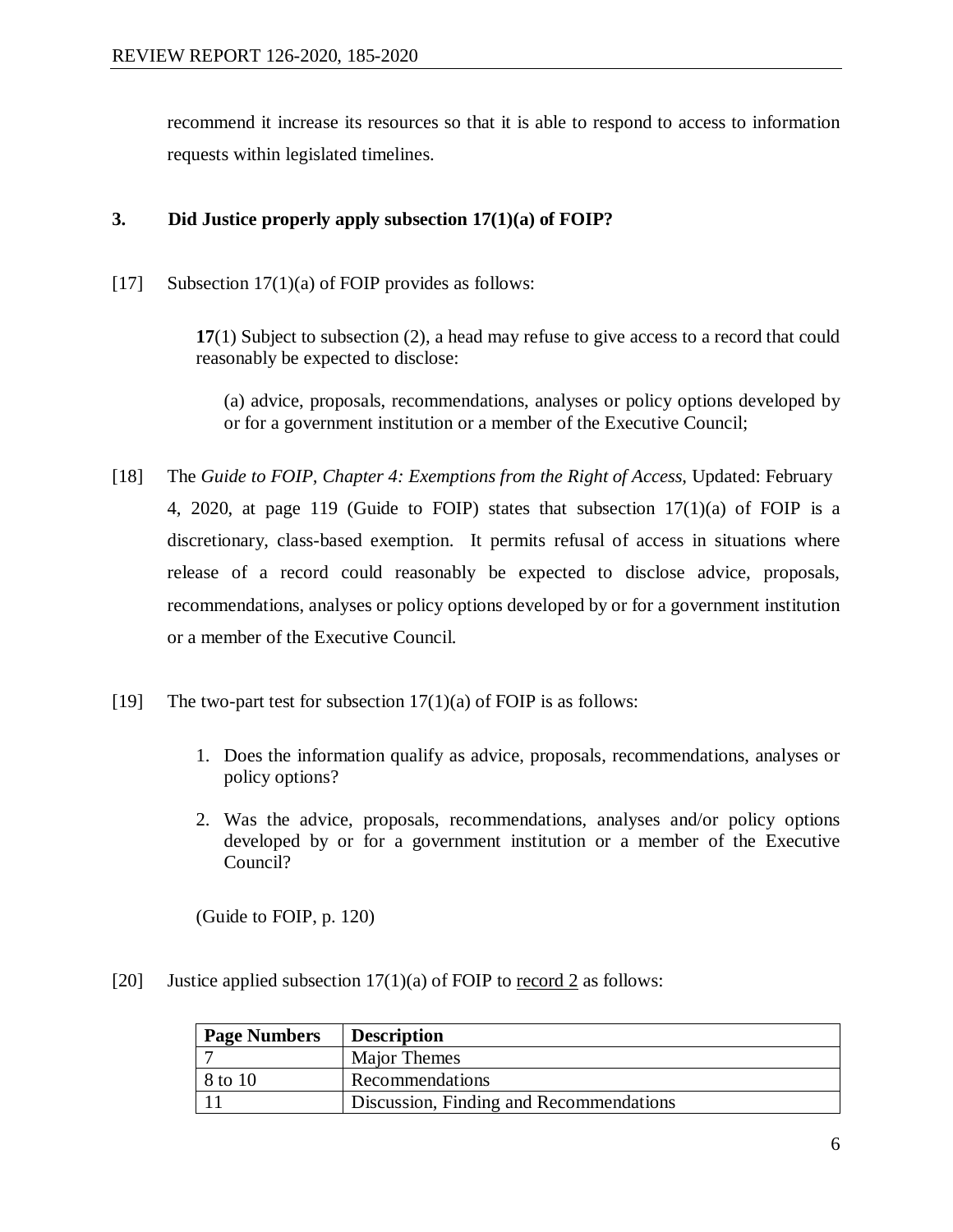|     | 12 to 17, 19 to 21   Policy and Procedure |
|-----|-------------------------------------------|
| 122 | Best Practices working with Police        |
|     | <b>Assessment by Ministry</b>             |

[21] I note Justice also applied subsection 15(1)(m) of FOIP to the same portions of record 2 on pages 7 and 16; if I find that subsection  $17(1)(a)$  of FOIP applies, then I do not need to consider Justice's application of subsection 15(1)(m) of FOIP to these same portions.

# *1. Does the information qualify as advice, proposals, recommendations, analyses or policy options?*

- [22] In its submission, Justice states the portions of the records where it applied subsection 17(1)(a) of FOIP include advice, recommendations and analyses.
- [23] *Advice* is guidance offered by one person to another. It can include the analysis of a situation or issue that may require action and the presentation of options for future action, but not the presentation of facts. Advice encompasses material that permits the drawing of inferences with respect to a suggested course of action, but which does not itself make a specific recommendation. It can be an implied recommendation. The "pros and cons" of various options also qualify as advice. It should not be given a restricted meaning. Rather, it should be interpreted to include an opinion that involves exercising judgement and skill in weighing the significance of fact. It includes expert opinion on matters of fact on which a government institution must make a decision for future action (Guide to FOIP, pp. 120 to 121).
- [24] Advice includes the views or opinions of a public servant as to the range of policy options to be considered by the decision-maker even if they do not include a specific recommendation on which option to take (Guide to FOIP, pp. 120 to 121).
- [25] Advice has a broader meaning than recommendations. The legislative intention was for advice to have a distinct meaning from recommendations. Otherwise, it would be redundant. While "recommendation" is an express suggestion, "advice" is simply an implied recommendation (Guide to FOIP, pp. 120 to 121).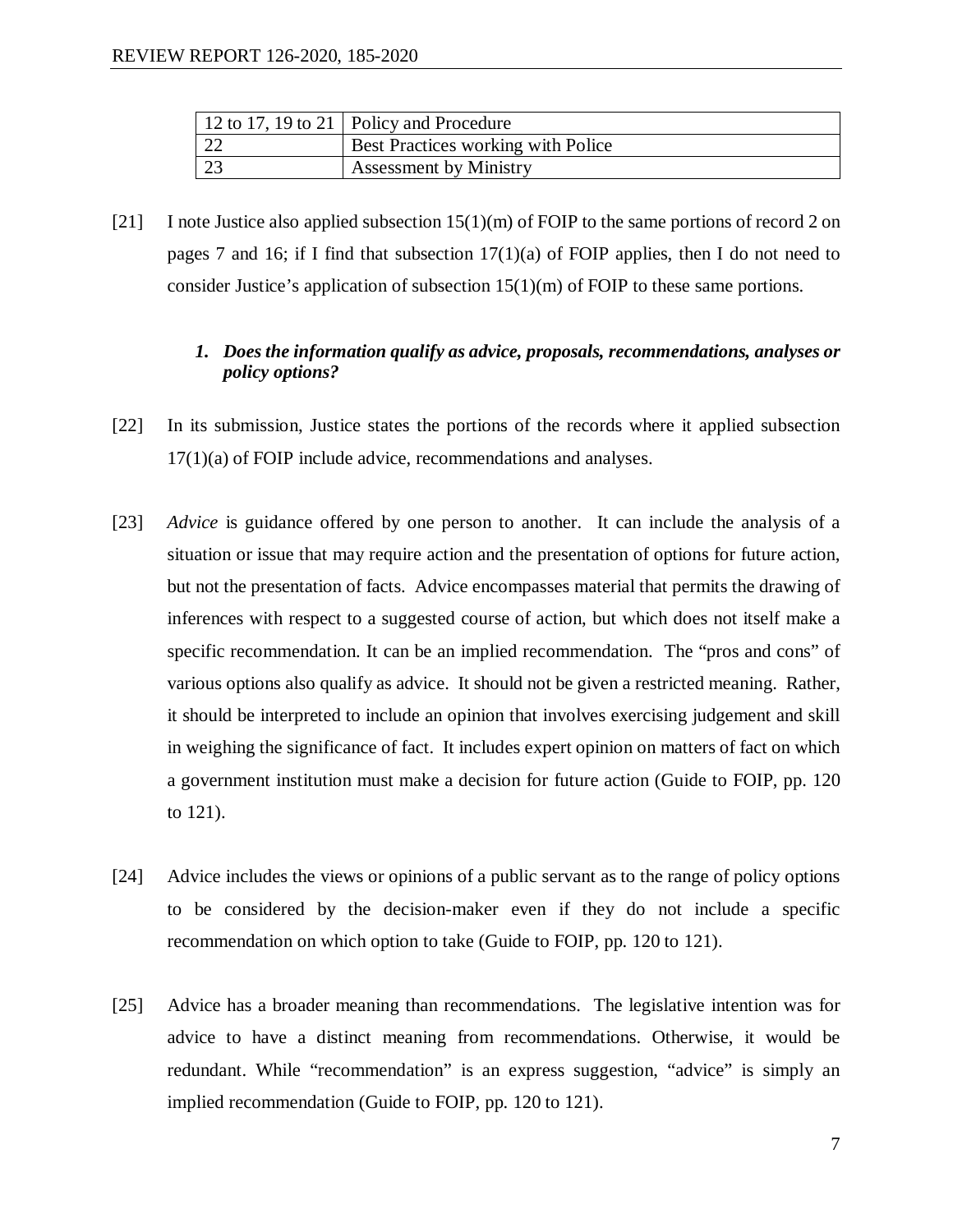- [26] A *recommendation* is a specific piece of advice about what to do, especially when given officially; it is a suggestion that someone should choose a particular thing or person that one thinks particularly good or meritorious. Recommendations relate to a suggested course of action more explicitly and pointedly than "advice". It can include material that relates to a suggested course of action that will ultimately be accepted or rejected by the person being advised. It includes suggestions for a course of action as well as the rationale or substance for a suggested course of action. A recommendation, whether express or inferable, is still a recommendation (Guide to FOIP, pp. 120 to 121).
- [27] *Analyses*(or analysis) is the detailed examination of the elements or structure of something; the process of separating something into its constituent elements (Guide to FOIP, pp. 120 to 121).
- [28] Record 2 (the report) itself states its purpose is to, "conduct a review and risk assessment of the Court of Queens [sic] Bench Court Sheriff and Deputy Sheriff positions and duties. The consultant in this report provides recommendations on how best to carry out these duties safely". In terms of its arguments for how it applied subsection  $17(1)(a)$  of FOIP to the record, Justice stated as follows:
	- Page 7 "This information is an analysis of the themes that emerged relating to the risks involved and the issues surrounding…"
	- Page 8 to 10 "The information withheld are recommended courses of action and as such qualify as recommendations".
	- Page 11 "provides a perspective regarding how responding to local issues over time has impacted the evolution of the Queen's Bench Sheriff's position… it is an analysis".
	- Page  $12$  "the author draws out themes from interviews conducted regarding policies. The themes qualify as analysis because they provide a perspective to better understand the policies. The analysis supports the two recommendations withheld on page 12 and the two recommendations at the top of page 13. These four recommendations are recommended courses of action and qualify for the exemption provided for in clause 17(1)(a).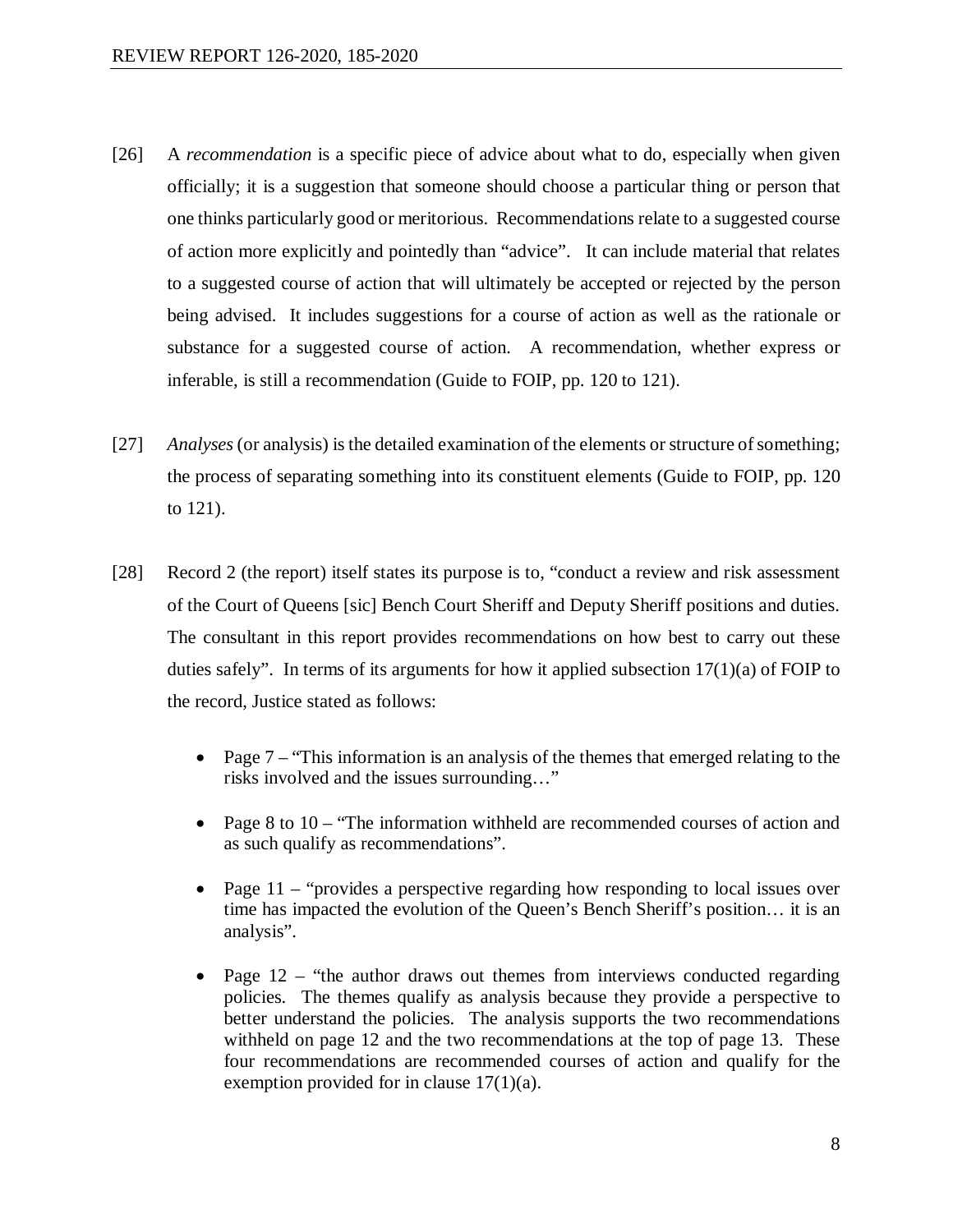- Page 13 "This information is an analysis of the procedures and this analysis supports the four recommendations that follow".
- Page 14 "The information that has been withheld prior to Recommendation 11 is advice. The information is an expression of opinion on prudent future action regarding... This advice supports the recommendation that follows and that has been withheld."
- Page 15 "the author offers guidance on the topic of... and this guidance qualifies as advice. The advice supports Recommendation 13, which is a recommended course of action".
- Page 16 "The first paragraph withheld is an analysis because it examines an issue critically. The first sentence in the second paragraph is a recommended course of action regarding the issue. The second sentence in that paragraph is advice because it offers an opinion that supports the recommendation. Recommendation 15 and 16 and the sentence in between these two recommendations are all recommendations. They recommend a specific course of action".
- Page 17 "The information that has been withheld is an analysis because the Report probes an issue and provides perspective to understand the issue better, including the drawbacks with the current practice and how if these were addressed, what a future state could include regarding intelligence and information. The analysis supports Recommendation 18, which is a suggested course of action".
- Page 19 "The information withheld is an analysis because it includes is a discussion of information gathered during interviews and provides an opinion on policy related matters that may explain the themes that were drawn from the interviews. The information withheld also examines the… and draws inferences from them regarding... Recommendation 21 flows from this analysis and is a suggested course of action".
- Page 20 "The author focuses on an important theme that emerged from the interviews and provides an explanation for that theme. The second set of information that has been withheld provides some context around.... Both sets of information qualify as analysis because they discover something through close examination. Recommendation 23 is the result of this analysis and is a recommended course of action that should also be withheld on the basis of clause  $17(1)(a)$ ".
- Page 21 "Recommendations 24 to 27 and the first block of information that has been withheld recommend a course of action and qualify as recommendations. The first block of information that has been withheld restates previous recommendations withheld on the basis of clause  $17(1)(a)$ . The information that has been withheld between Recommendation 24 and 25 offers guidance in regards to.... The information that proceeds [sic] Recommendation 26 is analysis because it explains…".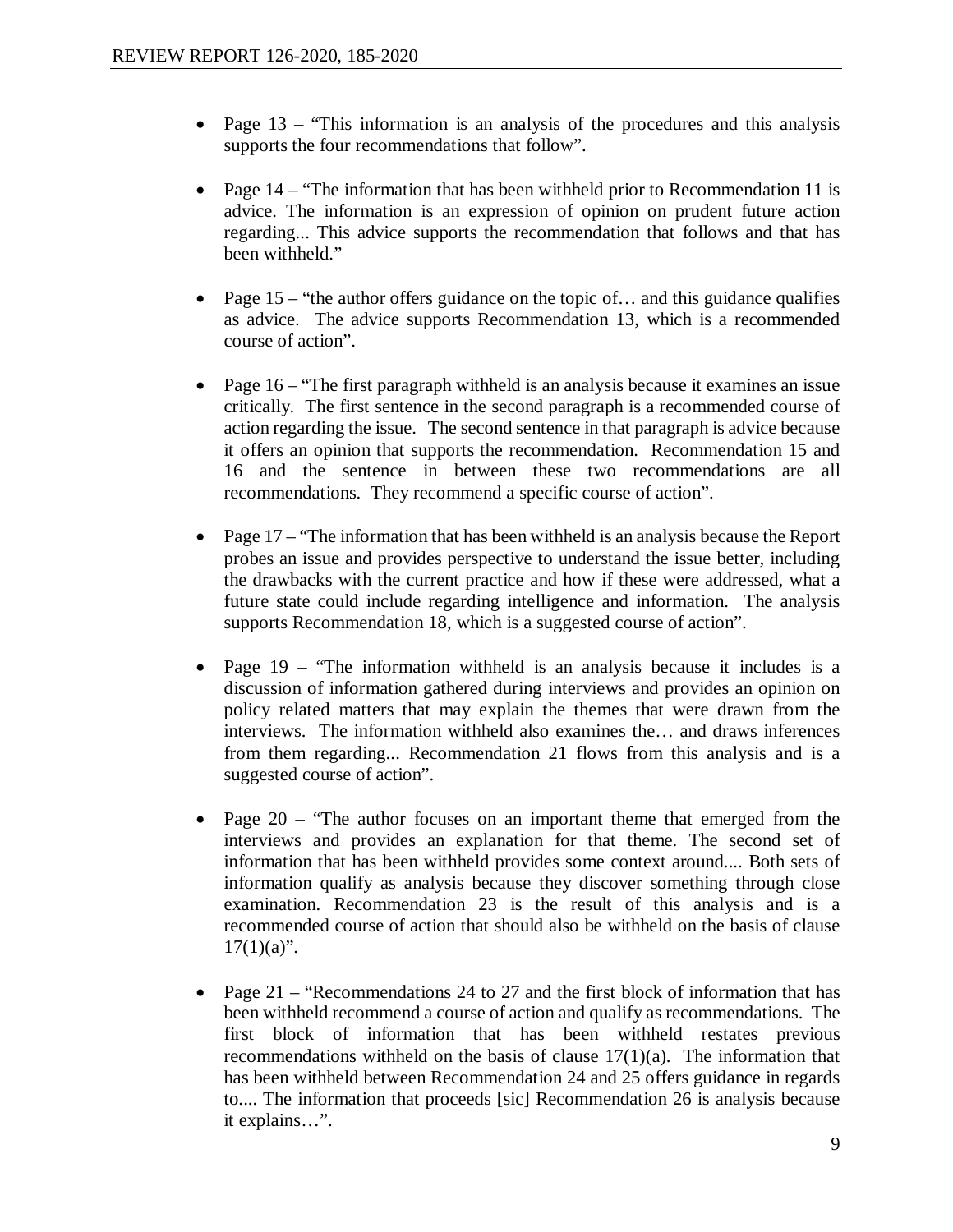- Page 22 "the information before Recommendation 29 contains a recommendation and advice regarding the best practice... The first sentence is a recommended course of action and the two sentences that follow provide an opinion as to the benefits of the course of action. Recommendation 29 is a recommended course of action".
- Page 23 "the Report addresses an earlier Review that was conducted and the information that has been withheld is where there has been overlap between the two. This information is analysis regarding certain issues that were examined and a specific course of action recommended (i.e. a recommendation). This information falls within the purview of analysis and recommendation and clause  $17(1)(a)$  has been properly applied.
- [29] From a review of the materials, I am satisfied the information qualifies as *analyses* and *recommendations* as defined. As such, the first part of the test is met for these portions of record 2.

# *2. Was the advice, proposals, recommendations, analyses and/or policy options developed by or for a government institution or a member of the Executive Council?*

- [30] *Developed by or for* means the advice, proposals, recommendations, analyses and/or policy options must have been created either: 1) within the government institution, or 2) outside the government institution but for the government institution (for example, by a service provider or stakeholder). For information to be developed by or for a government institution, the person developing the information should be an official, officer or employee of the government institution, be contracted to perform services, be specifically engaged in an advisory role (even if not paid), or otherwise have a sufficient connection to the government institution (Guide to FOIP, p. 122).
- [31] I note from the portions released to the Applicant, the report itself on page 3 states it was completed by "Consultant, Retired Deputy Chief Bernie Pannell M.O.M" who was "contracted on October 1, 2018 by Court Services Branch of the Saskatchewan Ministry of Justice…" The report was submitted to the Executive Director, Course Services, Ministry of Justice and Attorney General, on January 9, 2019. As the report was contracted by Justice for the purposes of making a decision, it meets the second part of the test. As such,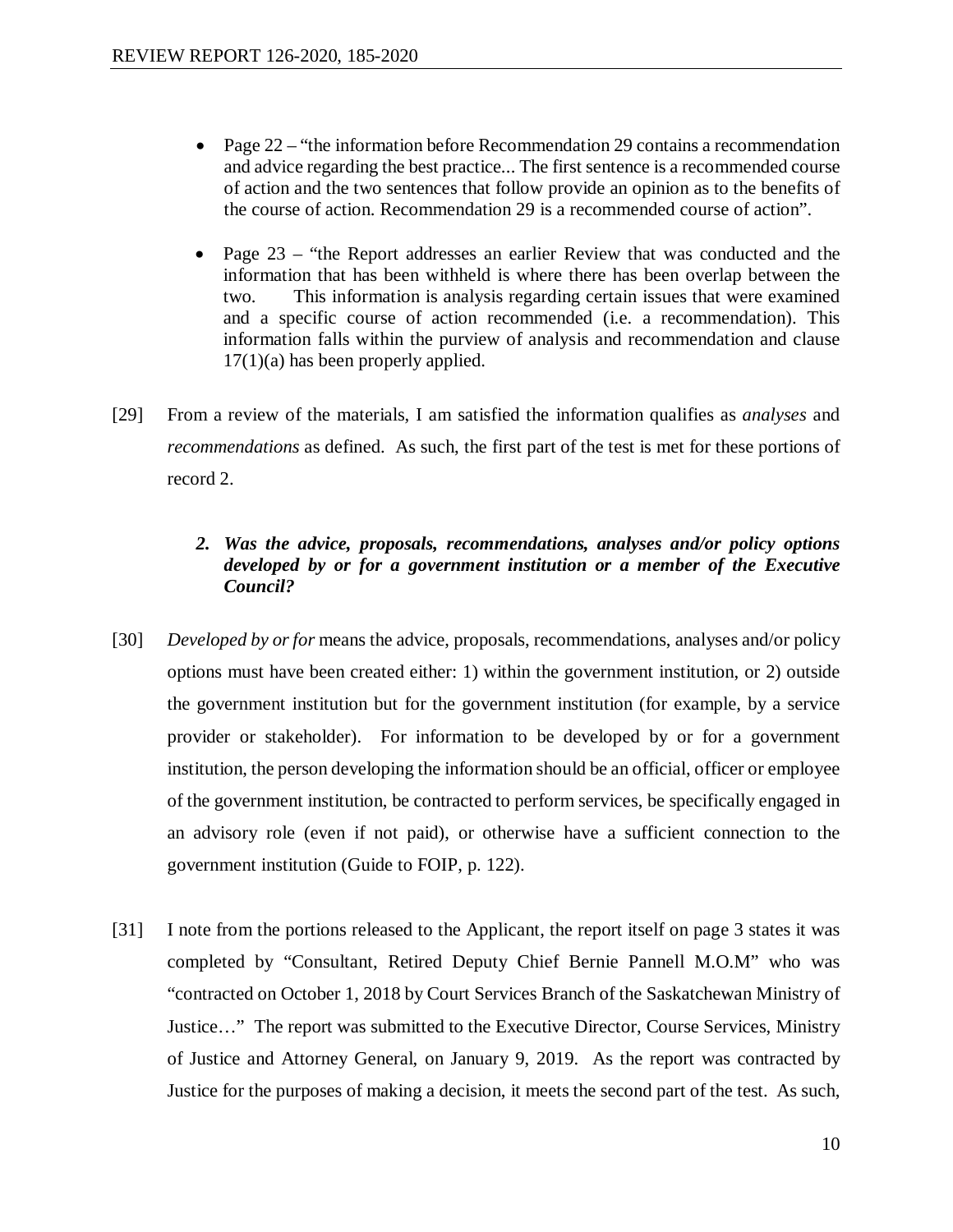I find Justice has properly applied subsection 17(1)(a) of FOIP to record 2 as outlined at paragraph [20] of this Report; I recommend Justice continue to withhold these portions pursuant to subsection  $17(1)(a)$  of FOIP. I do not need to consider subsection  $15(1)(m)$  of FOIP on pages 7 and 16 of record 2.

### **4. Did Justice properly apply subsection 15(1)(m) of FOIP?**

[32] Subsection 15(1)(m) of FOIP provides as follows:

**15**(1) A head may refuse to give access to a record, the release of which could:

… (m) reveal the security arrangements of particular vehicles, buildings or other structures or systems, including computer or communication systems, or methods employed to protect those vehicles, buildings, structures or systems.

- [33] The Guide to FOIP at page 86 states that subsection  $15(1)(m)$  of FOIP is a discretionary class-based exemption. It permits refusal of access in situations where release of a record could reveal the security arrangements of particular vehicles, buildings or other structures or systems, including computer or communication systems, or methods employed to protect those vehicles, buildings, structures or systems.
- [34] The following two-part test can be applied. However, only one of the questions needs to be answered in the affirmative for the exemption to apply. There may be circumstances where both questions apply and can be answered in the affirmative:
	- 1. Could release reveal security arrangements (of particular vehicles, buildings, other structures or systems)?
	- 2. Could release reveal security methods employed to protect the particular vehicles, buildings, other structures or systems?

(Guide to FOIP, p. 87)

[35] I only need to consider Justice's application of subsection 15(1)(m) of FOIP to pages 30 (Appendix D) where it applied on the table, and on page 31 (Appendix E) of report 2.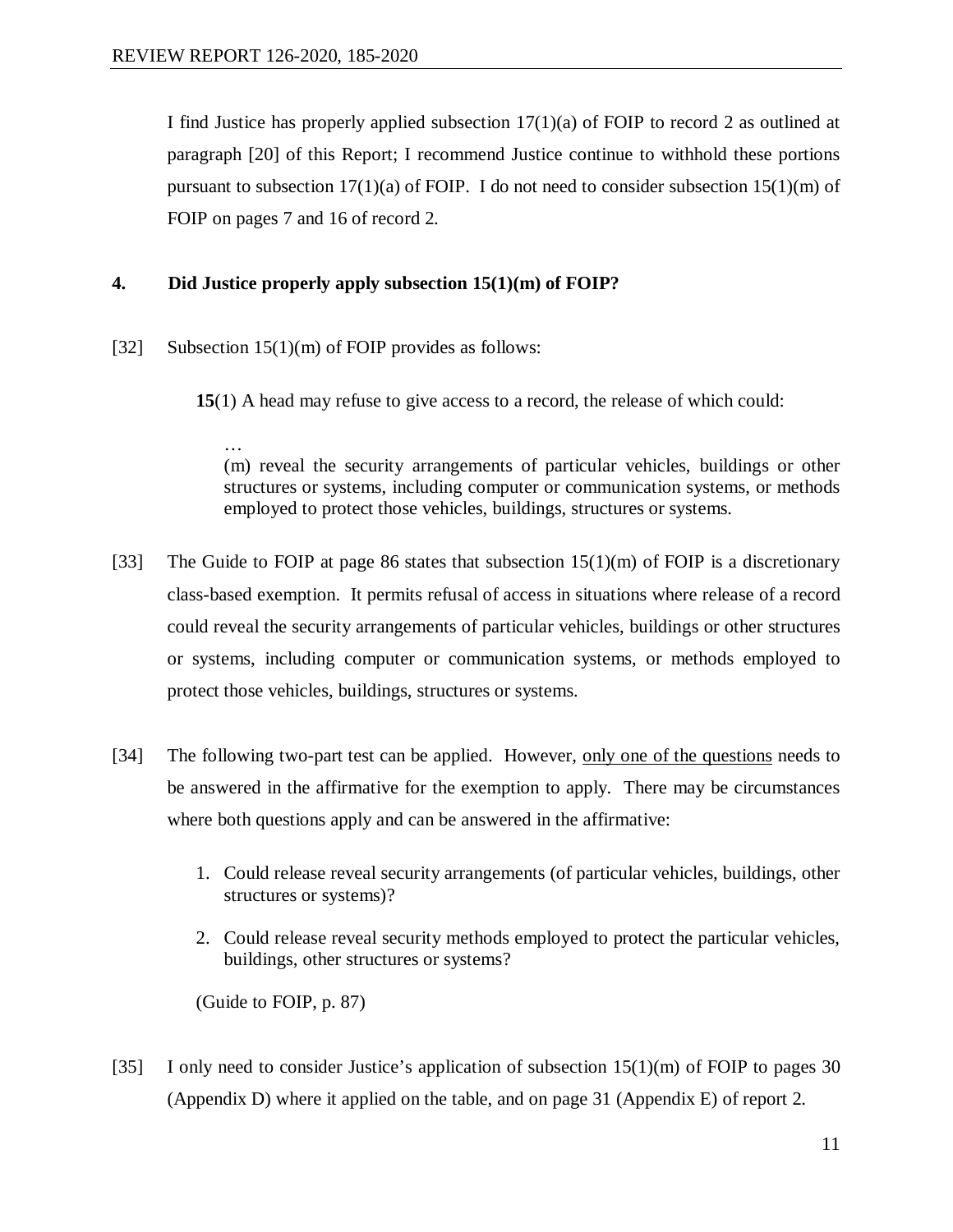- [36] Section 15 of FOIP uses the word "could" versus "could reasonably be expected to" as seen in other provisions of FOIP. The threshold for "could" is lower than the threshold for "could reasonably be expected to" (Guide to FOIP, p. 43).
- [37] *Reveal* means to make known; cause or allow to be seen (Guide to FOIP, p. 87).
- [38] *Security* means a state of safety or physical integrity. The security of a building includes the safety of its inhabitants or occupants when they are present in it. Examples of information relating to security include methods of transporting or collecting cash in a transit system; plans for security systems in a building; patrol timetables or patterns for security personnel; and the access control mechanisms and configuration of a computer system. Security means sufficient security (Guide to FOIP, p. 87).
- [39] *Method* means a mode of organizing, operating, or performing something (Guide to FOIP, p. 88).
- [40] In its submission, Justice stated as follows with respect to its reliance on subsection 15(1)(m) of FOIP:

The Ministry agrees that a lower standard applies when the language used in an exemption is "could." The Ministry submits Merck Frosst is informative on this point and helps establish that the lower standard should be a harm that is possible; the standard is not so low that the harm is fanciful, imaginary or contrived. The Ministry submits it has met this standard and that the harm discussed below is possible.

Deputy Sheriffs provide security services as assigned within the Courts of Saskatchewan to ensure a safe and secure environment for all users of court facilities. This includes to secure the operation of detention areas within court facilities, conducting perimeter screening in accordance with The Court Security Act, the maintenance of good order in all areas of court facilities, and the assessment and management of threats to courts and court participants. The duties performed by the Deputy Sheriffs are an integral component of the administration of the court and in achieving the goals and objectives of the Court Services Branch.

As Peace Officers, Deputy Sheriffs operate under the Criminal Code of Canada, The Court Officials Act, 2012, and The Court Security Act.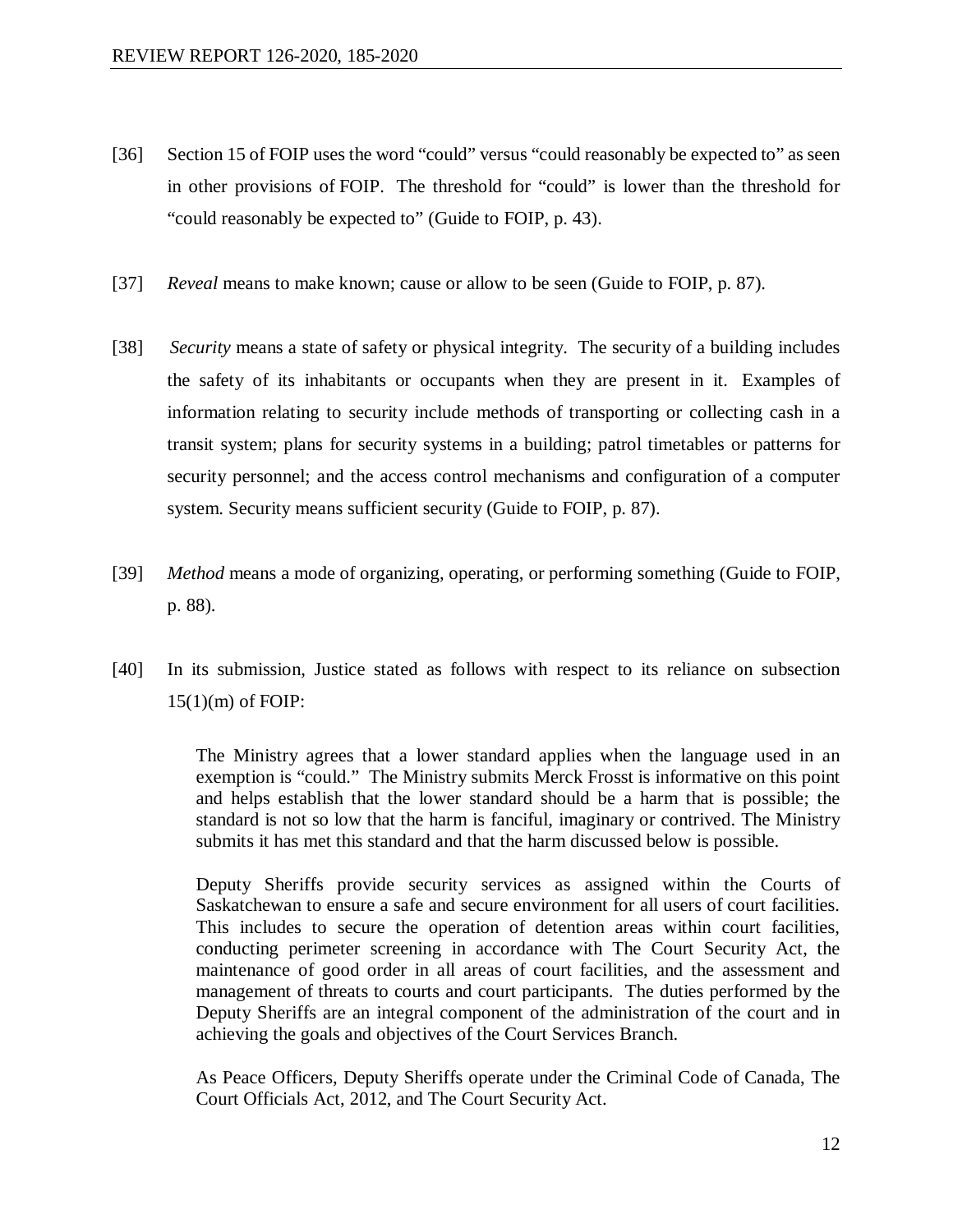For Record 2, on page 30, there is a chart that provides a summary of Queen's Bench Sheriff's Departments in different jurisdictions. Deputy Sheriffs provide and maintain a safe and secure setting for all persons within a court location, including security in the courtroom and holding cells. The information in the chart that has been withheld is on the basis of clause  $15(1)(m)$  because the information reveals Saskatchewan's answers to the functions that the Queen's Bench Deputy Sheriff's perform.

On page 31, there is another chart that is a summary of a provincial enforcement agency scan. The answers were provided by various agencies and detail the equipment used, civil enforcement functions and whether use of force policies are in place and members armed. The agencies are all ones that operate in Saskatchewan. The responses identify methods used by these agencies, including training to protect vehicles, buildings, including but not limited to Court Houses and structures. The responses by their nature also identify potential security gaps.

[41] Upon review of pages 30 and 31 of report 2, I am satisfied that the information withheld pursuant to subsection 15(1)(m) of FOIP, if disclosed, could reveal security measures in place at the specified court houses in Saskatchewan. This information is intended to protect the building and structures. To some, such information may also identify potential security gaps. As such, I find Justice properly applied subsection 15(1)(m) of FOIP to page 30 and 31 of report 2; I recommend Justice continue to withhold this information pursuant to subsection 15(1)(m) of FOIP.

# **5. Did Justice properly apply subsection 13(1)(b) of FOIP?**

[42] Subsection 13(1)(b) of FOIP provides as follows:

**13**(1) A head shall refuse to give access to information contained in a record that was obtained in confidence, implicitly or explicitly, from:

… (b) the government of another province or territory of Canada, or its agencies, Crown corporations or other institutions;

[43] The Guide to FOIP at page 22 states that subsection 13(1)(b) of FOIP is a mandatory, classbased exemption. It permits refusal of access to information in a record where the information was obtained in confidence, implicitly or explicitly from another provincial or territorial government in Canada unless there is consent to release or the information was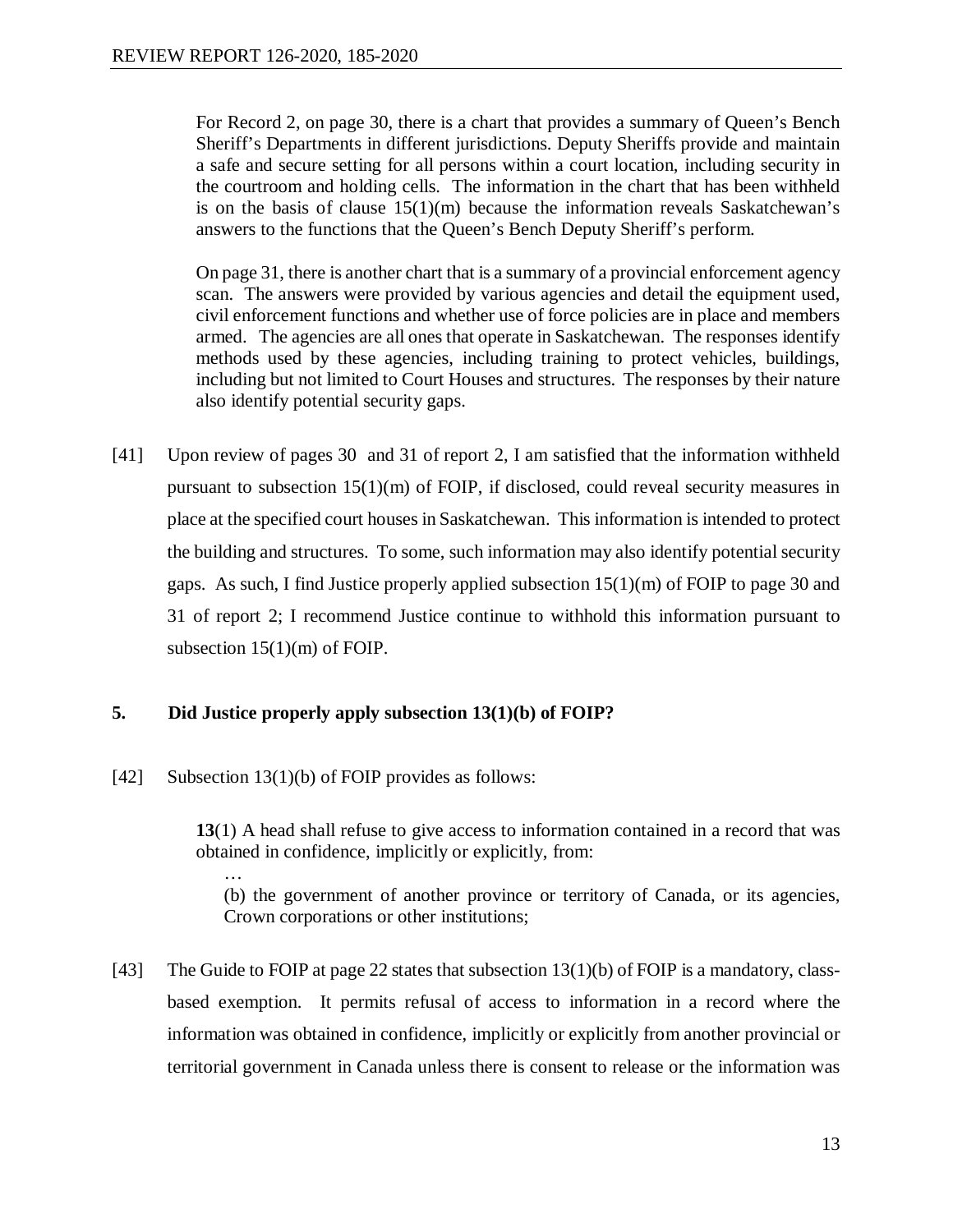made public. It includes the province or territory's agencies, Crown corporations and other institutions.

- [44] The three-part test for subsection  $13(1)(b)$  of FOIP is as follows:
	- 1. Was the information obtained from the government of another province or territory of Canada, or its agencies, Crown corporations or other institutions?
	- 2. Was the information obtained implicitly or explicitly in confidence?
	- 3. Is there consent to disclose the information or has the information been made public?

(Guide to FOIP, p. 22)

[45] Justice applied subsection 13(1)(b) of FOIP to page 30 of record 2. I note the information that has been withheld is information in a table concerning Alberta, British Columbia, Manitoba, Ontario, Prince Edward Island, Quebec and Yukon. The information is the same type of information Justice withheld regarding Saskatchewan court houses pursuant to subsection  $15(1)(m)$  of FOIP. I found that subsection  $15(1)(m)$  of FOIP applied to Saskatchewan's information because release could reveal court house security or potential vulnerabilities.

# *1. Was the information obtained from the government of another province or territory of Canada, or its agencies, Crown corporations or other institutions?*

- [46] Upon review of the record, I am able to determine that governments of another province or territory of Canada, or its agencies, Crown corporations or other institutions, were consulted as part of the jurisdictional research that forms part of the report. As such, the first part of the test is met.
	- *2. Was the information obtained implicitly or explicitly in confidence?*
	- *3. Is there consent to disclose the information or has the information been made public?*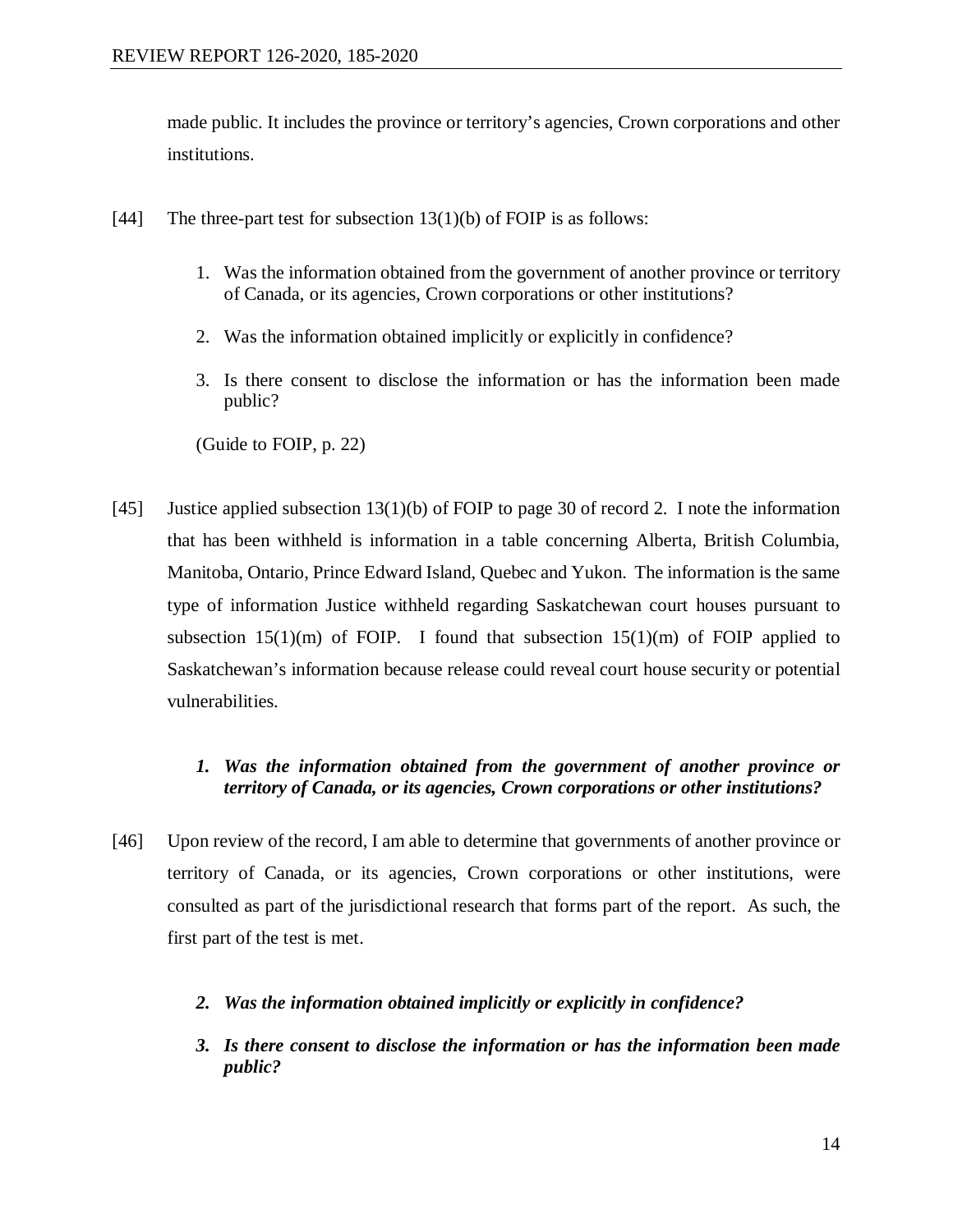- [47] *Obtained* means to acquire in any way; to get possession of; to procure; or to get a hold of by effort. A government institution could obtain information either intentionally or unintentionally. It can also include information that was received indirectly provided its original source was the government of another province or territory of Canada. However, to obtain information suggests that the government institution did not create it (Guide to FOIP, p. 22).
- [48] *Information* means facts or knowledge provided or learned as a result of research or study (Guide to FOIP, p. 23).
- [49] *In confidence* usually describes a situation of mutual trust in which private matters are relayed or reported. Information obtained in confidence means that the provider of the information has stipulated how the information can be disseminated. In order for confidence to be found, there must be an implicit or explicit agreement or understanding of confidentiality on the part of both the public body and the party that provided the information (Guide to FOIP, p. 23).
- [50] *Implicitly* means that the confidentiality is understood even though there is no actual statement of confidentiality, agreement, or other physical evidence of the understanding that the information will be kept confidential (Guide to FOIP, p. 24).
- [51] *Explicitly* means that the request for confidentiality has been clearly expressed, distinctly stated or made definite. There may be documentary evidence that shows that the information was obtained with the understanding that it would be kept confidential (Guide to FOIP, p. 25).
- [52] Subsection 13(1)(b) of FOIP has a built-in exception. The information contained in the record can be disclosed if the government of the other province or territory (or its agencies, Crown corporations or other institutions) agrees to its disclosure or if it has made the information public (Guide to FOIP, p. 24).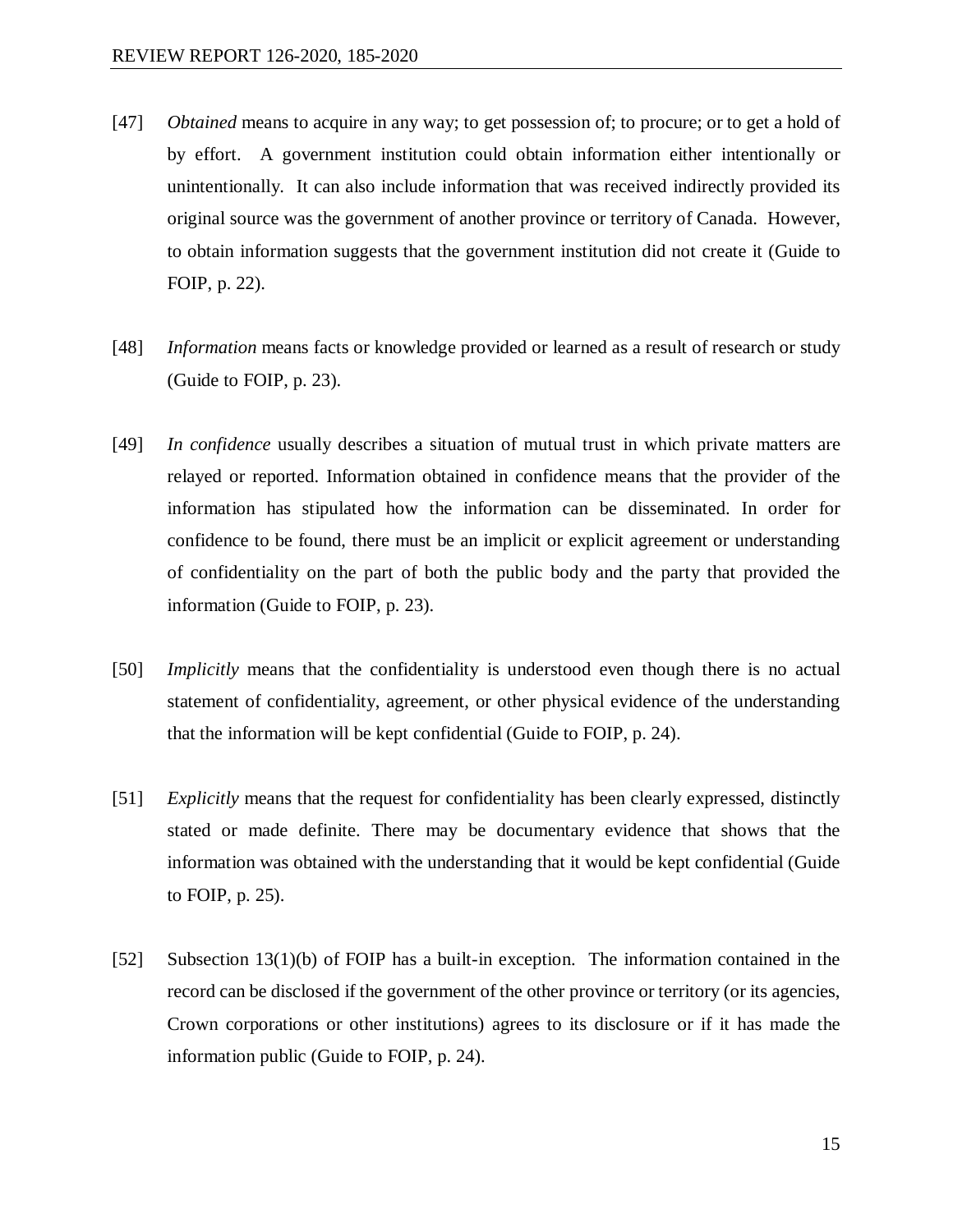- [53] *Consent* in this context means there is an agreement, approval or permission to disclose the information (Guide to FOIP, p. 25).
- [54] *Public* in this context means the information in the record is open to view by the public. *Released to the public* means made available to the public at large either through active dissemination channels or through provision of the information at specific locations (e.g. public libraries, posted to a website) (Guide to FOIP, p. 26).
- [55] In terms of its application of subsection 13(1)(b) of FOIP, Justice stated as follows:

Clause 13(1)(b) has been applied to information provided by jurisdictions in response the questionnaire that was sent to Queen's Bench Sheriffs across Canada on page 30. The questionnaire contained a statement that the results would be kept confidential. There is no consent to disclose this information and this information has not been made public.

[56] Upon review of the information provided by Justice, it appears that confidentiality was explicitly stated; that is, there was a statement of confidentiality on the survey, which means those who completed it would have had an expectation that the information would not be disclosed beyond those with a need to know. This meets the second part of the test. As it does not appear any jurisdiction gave its consent to share its information, and because the information does not appear to have been made public, the third part of the test is met. I find, therefore, Justice properly applied subsection 13(1)(b) of FOIP to page 30 of report 2; I recommend Justice continue to withhold this information pursuant to subsection 13(1)(b) of FOIP.

#### **6. Did Justice properly apply subsection 29(1) of FOIP?**

[57] Subsection 29(1) of FOIP provides as follows:

**29**(1) No government institution shall disclose personal information in its possession or under its control without the consent, given in the prescribed manner, of the individual to whom the information relates except in accordance with this section or section 30.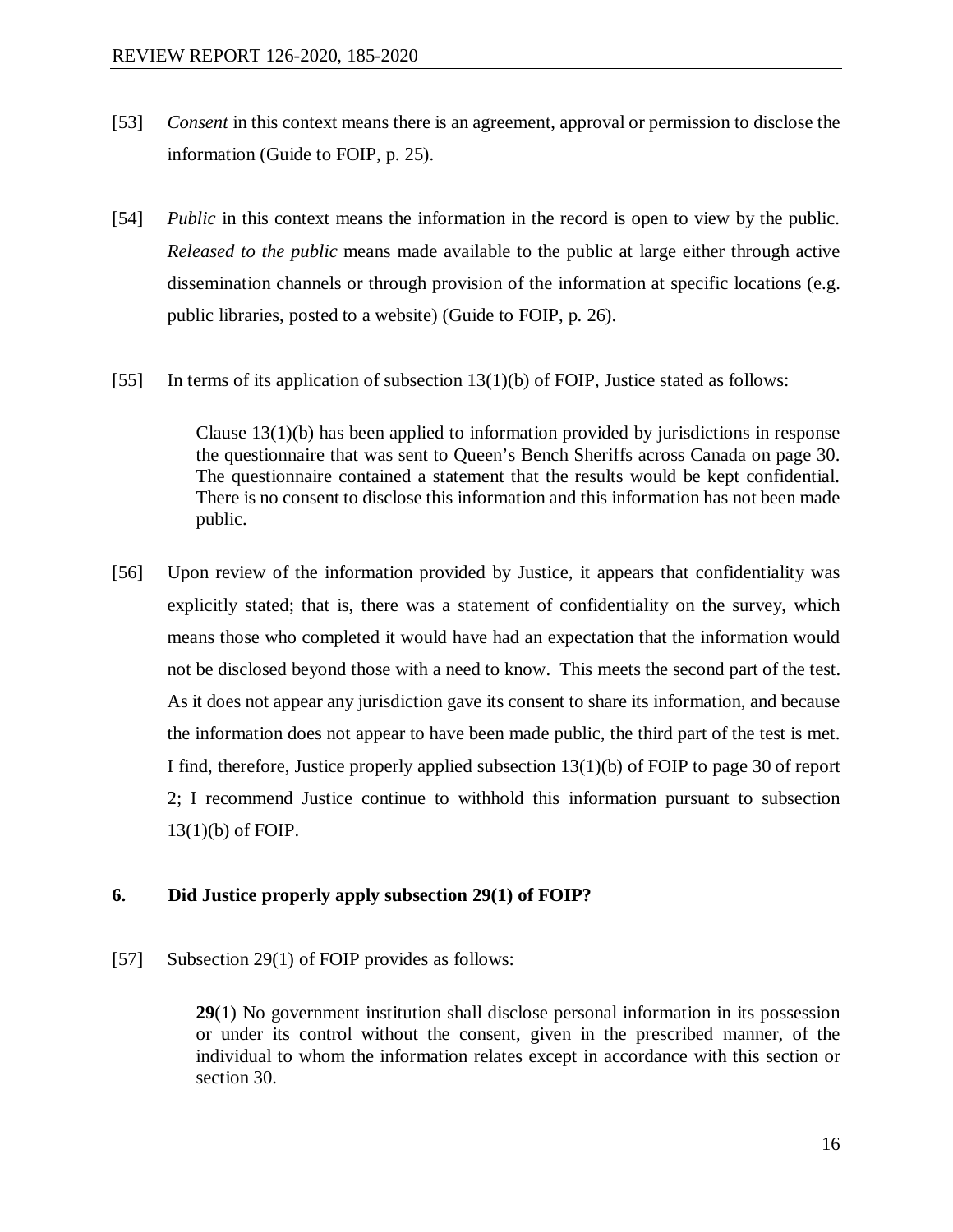- [58] The Guide to FOIP at page 265 states that subsection 29(1) of FOIP protects the privacy of individuals whose personal information may be contained within records responsive to an access to information request made by someone else. Subsection 29(1) of FOIP requires a government institution to have the consent of the individual whose personal information is in the record prior to disclosing it.
- [59] When dealing with information in a record that appears to be personal information, the first step is to confirm the information indeed qualifies as personal information pursuant to section 24 of FOIP (Guide to FOIP, p. 265).
- [60] Justice applied subsection 29(1) of FOIP as follows:
	- Page 3, record 1 (OB Court Security Report) to the names of two judges who "set" up interviews"; and
	- Page 25 (Appendices), record  $2 -$  to the home address, telephone, cell phone numbers and email address of the report's author.
- [61] In terms of its reliance on subsection 29(1) of FOIP, Justice stated as follows:

For Record 1, page 3, the names of the Queen's Bench Justices have been withheld because they are not employees of the Government of Saskatchewan and the Interim Report outlines their role in setting up and completing interviews, which would be captured by the definition of work history and falls under the definition of employment history pursuant to clause 24(1)(b) of FOIP.

For Record 2, on page 25, the address, home and cell phone number and email address of the author of the Report have been withheld. The home address and home or business phone number of an individual are captured in the definition of personal information (clause  $24(1)(b)$ ). The Ministry submits that the personal or work email address of an individual are analogous to home or business telephone number and qualify as personal information for the purposes of subsection 24(1).

[62] Justice contends in this matter that the information at question is being withheld pursuant to subsection 24(1)(b) of FOIP, which provides as follows:

> **24**(1) Subject to subsections (1.1) and (2), **"personal information"** means personal information about an identifiable individual that is recorded in any form, and includes: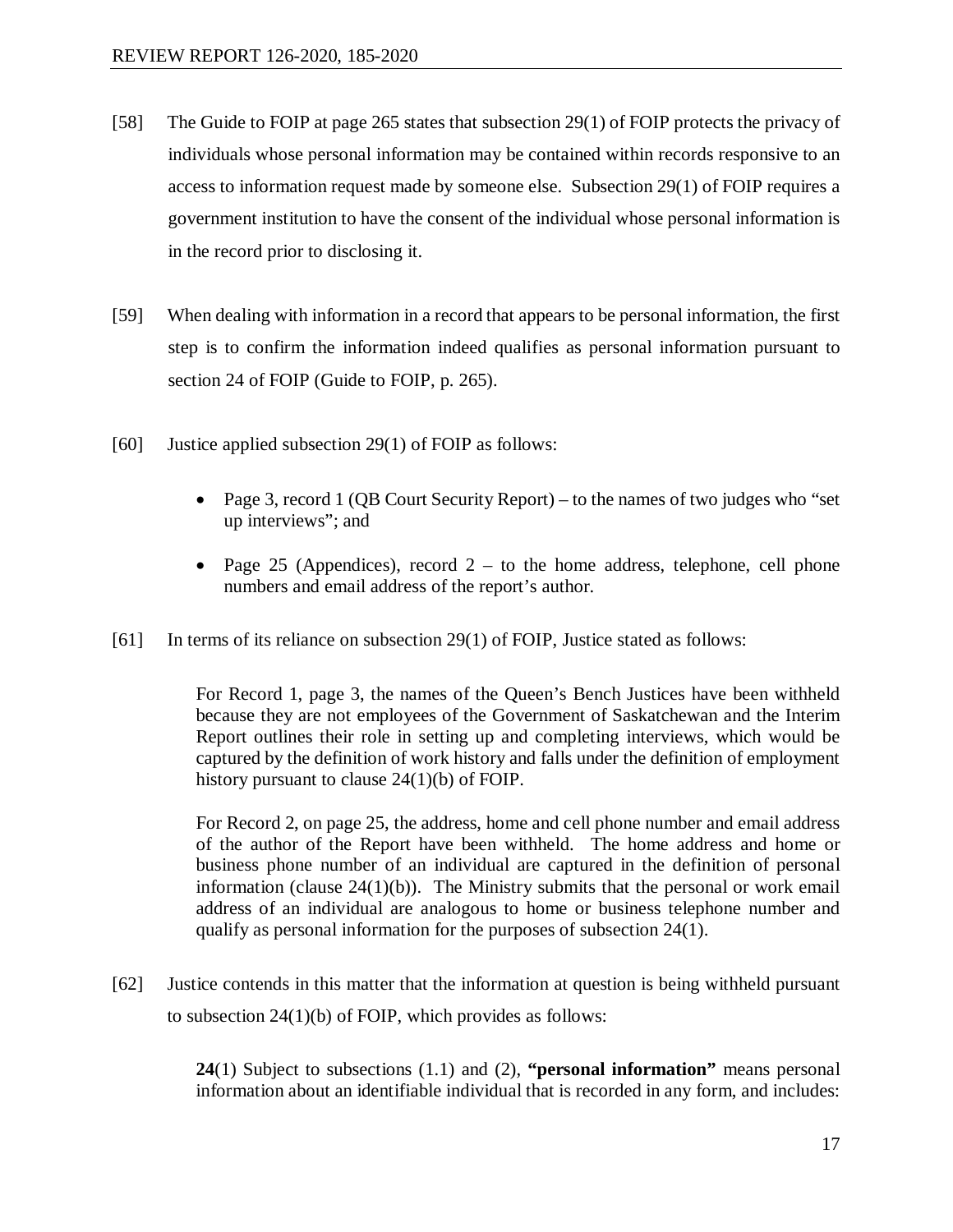… (b) information that relates to the education or the criminal or employment history of the individual or information relating to financial transactions in which the individual has been involved;

- [63] I have found in many past reports that a name by itself is not personal information unless the name is tied to something of a personal nature. Further, in many past reports, I have stated that employment history is the type of information normally found in personnel files, such as performance reviews, evaluations, disciplinary actions taken, reasons for leaving a job or leave transactions. Employment history does not include work product, which is information generated by or otherwise associated with an individual in the normal course of performing their professional or employment responsibilities, whether in a public or private setting. In this matter, the judges were helping coordinate meetings, which was done in the course of performing their employment duties. As such, I find Justice has not properly applied subsection 29(1) of FOIP to page 3 of record 1 and recommend it release this information.
- [64] With respect to page 25 of record 2, I need to consider if the home address, home telephone and cellphone numbers, and home email address of the report's author are personal information pursuant to FOIP. In Review Report 117-2018, I considered a similar situation in which the Ministry of Agriculture withheld the post office box number, city/town, province, postal code and cellphone number of an individual acting in a professional, business capacity. In that Report, I stated as follows at paragraph [21]:
	- [21] Based on a review of the records, I find that the information listed at paragraph [18] to qualify as business card information (except for the business number that appears in record 1, which will be discussed later). This is because it appears that Regan Boyd, Bill Boyd, and the individual who is not named in the access request is acting in the professional, business capacities. My office's Review Report 277-2016 provided that the name and contact information of non-government employees, professionals and corporate officers is treated the same as the name and contact information of government employees. In other words, the name and contact information is "business card information" and would not be information that is personal in nature: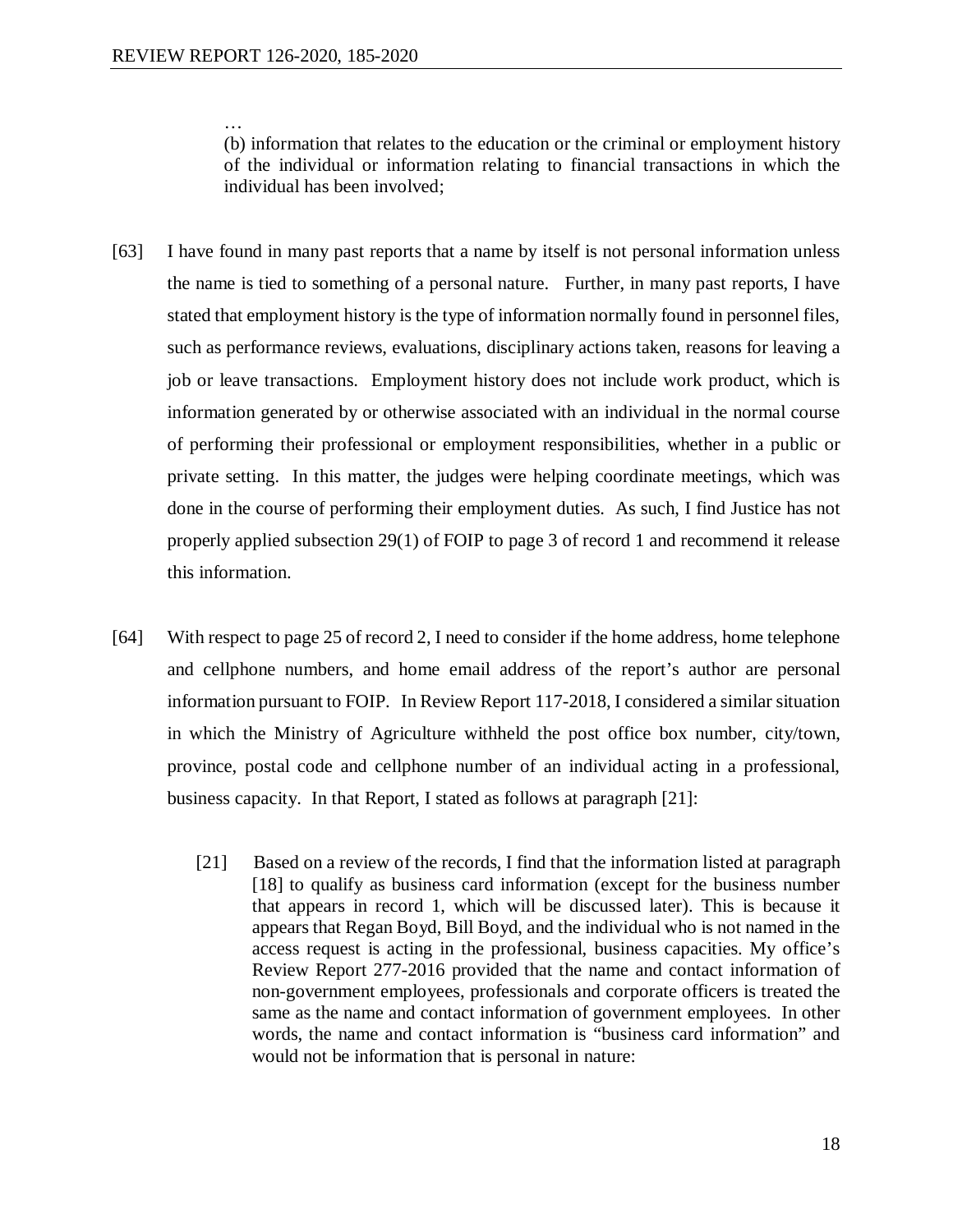- [42] For the names and contact information of lawyers, Economy asserted that names and contact information of the lawyers is personal information about the lawyers and they are not government employees.
- [43] Decisions issued by this office dealing with non-government employees, professionals and corporate officers have treated the issue of personal information in much the same way as those dealing with government employees. From a review of the pages, it is clear the lawyers are acting in their professional capacities, including a lawyer acting as legal counsel for a government institution. This type of information is considered business card information.
- [65] In this matter, the author of the report was contracted by Justice to undertake a review of the security needs in Court of Queen's Bench Court Houses. As such, they were acting in a professional or business capacity in the same way I outlined in the previous paragraph. As such, I find Justice has not properly applied subsection 29(1) of FOIP to page 25 of record 2 and I recommend it release this information.

# **IV FINDINGS**

- [66] I find Justice did not meet the legislated timeline to respond to the access to information request.
- [67] I find Justice properly applied subsection  $17(1)(a)$  of FOIP to record 2 as outlined at paragraph [20] of this Report.
- [68] I find Justice properly applied subsection 15(1)(m) of FOIP to pages 30 and 31 of report 2.
- [69] I find Justice properly applied subsection 13(1)(b) of FOIP to page 30 of report 2.
- [70] I find Justice has not properly applied subsection 29(1) of FOIP to page 3 of record 1 and to page 25 of record 2.

# **V RECOMMENDATIONS**